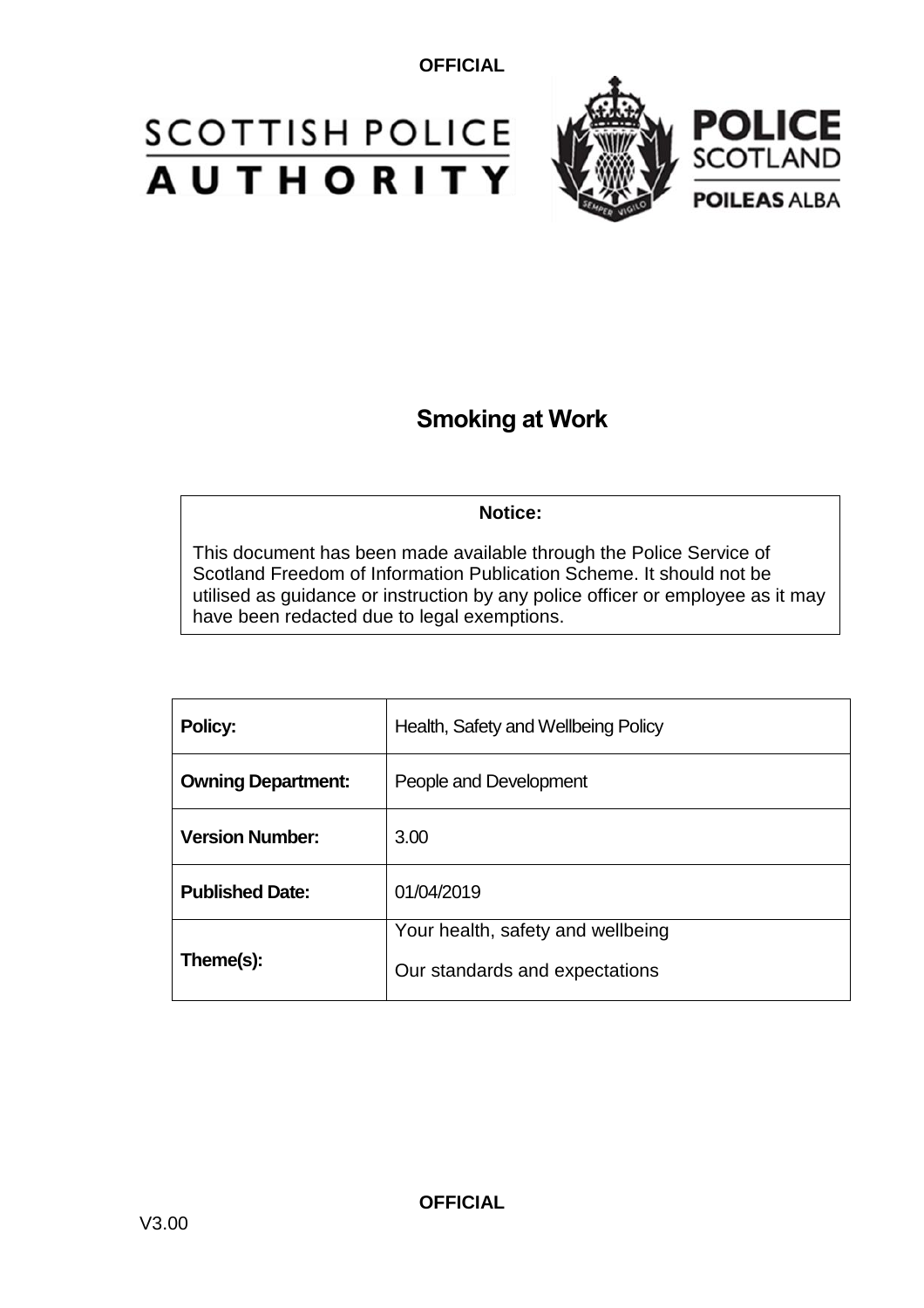### **Compliance Record**

| <b>Equality Impact Assessment: Date Completed/Reviewed:</b> | 25/04/2018 |
|-------------------------------------------------------------|------------|
| <b>Information Management Compliant:</b>                    | Yes        |
| <b>Health and Safety Compliant:</b>                         | Yes        |
| <b>Publication Scheme Compliant:</b>                        | Yes        |

### **Version Control Table**

| <b>Version</b> | <b>History of Amendments</b>                                                                                                                                                         | <b>Date</b> |
|----------------|--------------------------------------------------------------------------------------------------------------------------------------------------------------------------------------|-------------|
| 1.00           | <b>Initial Approved Version</b>                                                                                                                                                      | 10/08/2016  |
| 2.00           | Under the direction of DCC Johnny Gwynne the<br>amendments noted in this SOP are in relation to<br>grammatical changes only from the wording 'police<br>office' to 'police station'. | 17/07/2017  |
| 3.00           | <b>Policy Simplification</b>                                                                                                                                                         | 01/04/2019  |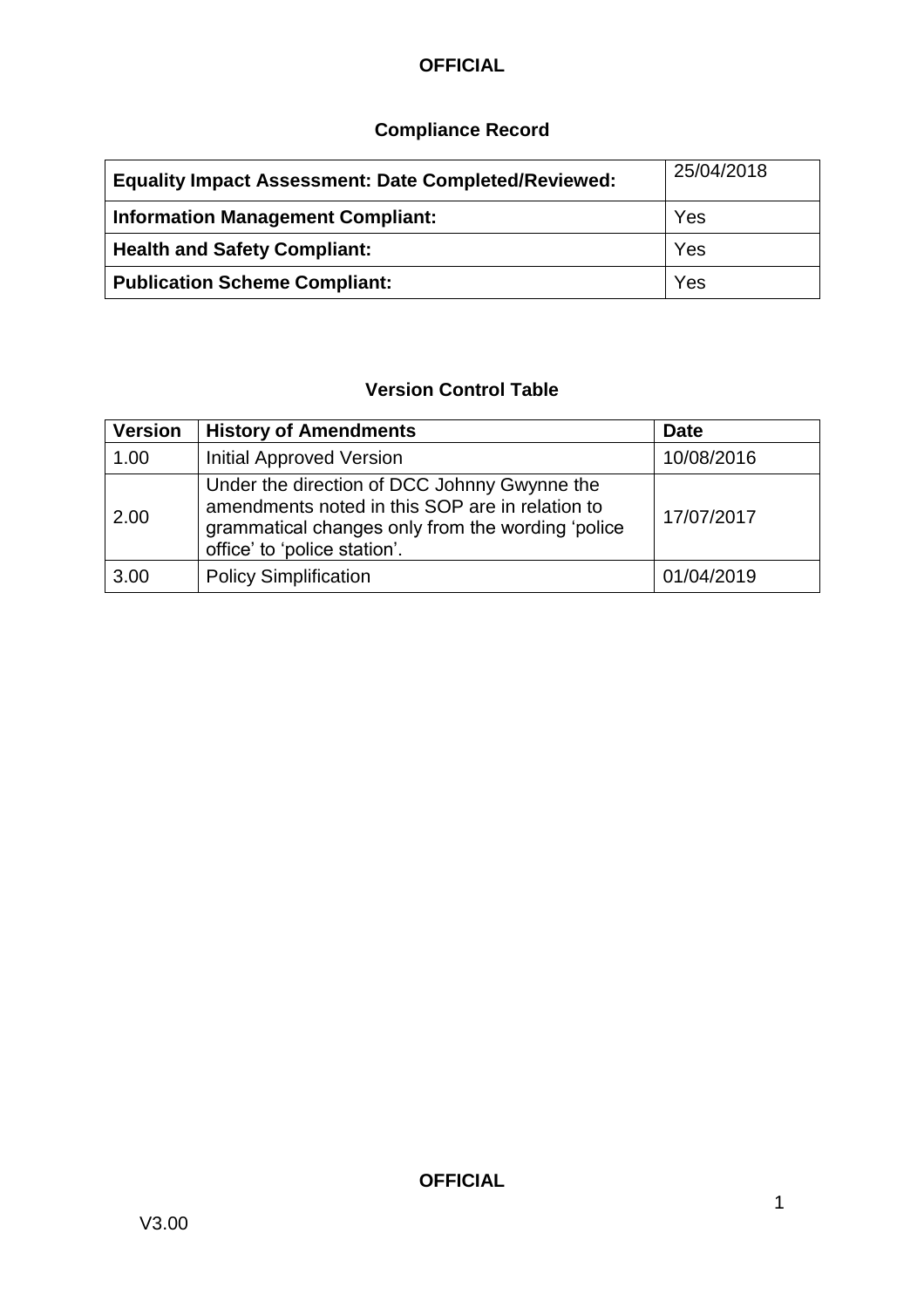### Contents

## Appendices

| l Appendix A | Smoking at Work: Divisional Commander/Head of<br><b>Department Responsibilities</b> |
|--------------|-------------------------------------------------------------------------------------|
|              |                                                                                     |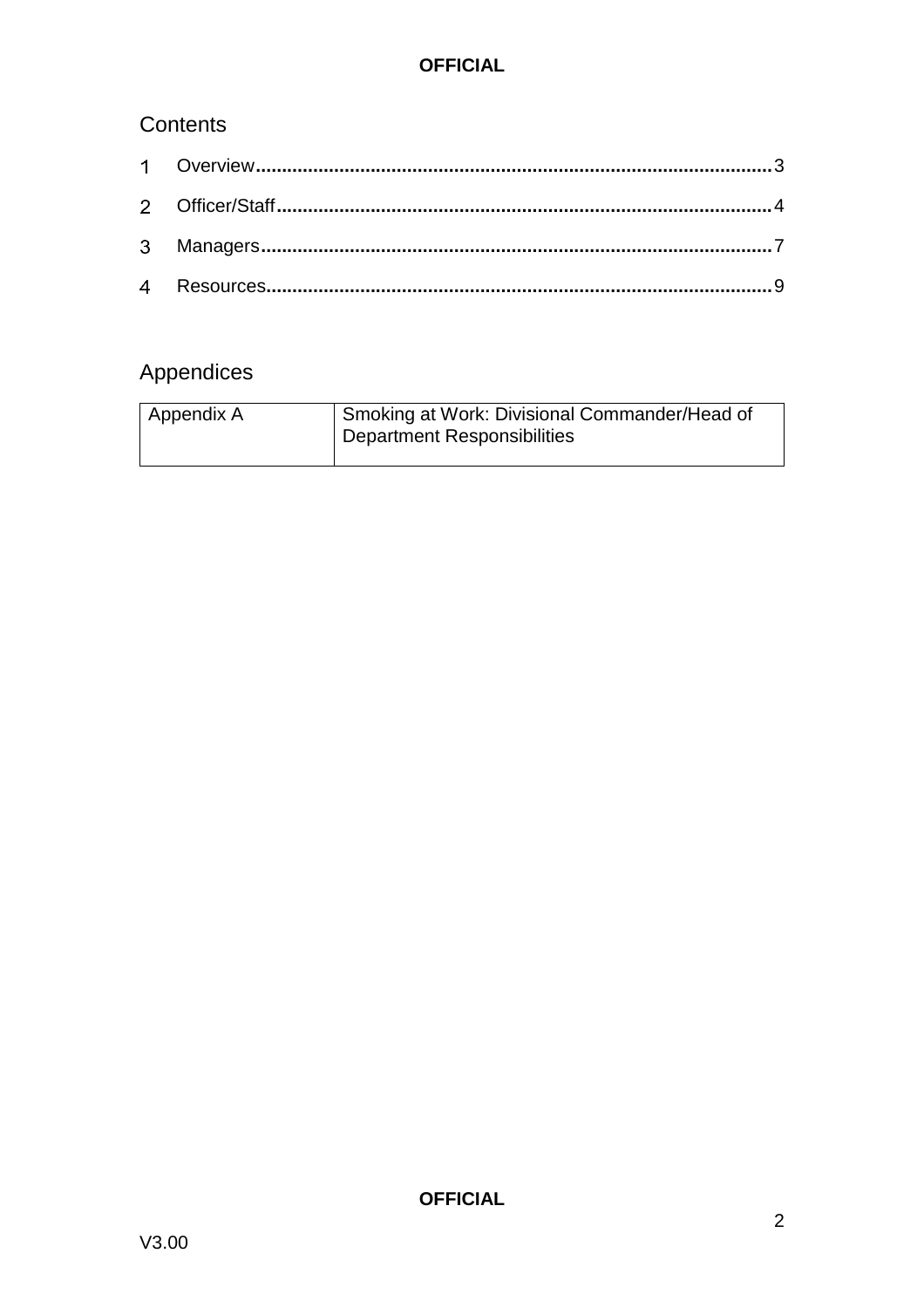#### <span id="page-3-0"></span> $\mathbf 1$ **Overview**

#### **1.1 What is this about?**

- 1.1.1 We want to ensure a safe and healthy working environment for our officers and staff. The information contained here aims to help us reduce the effects of passive smoking (and possible effects of ecigarettes) in the workplace and set out the rules we ask our officers and staff to adhere to.
- 1.1.2 This information is in line with Scottish legislation, which prohibits smoking in the workplace.
- 1.1.3 When we talk about cigarettes and smoking, this includes ecigarettes.

#### **1.2 Who is this for?**

1.2.1 This is for officers and authority/police staff. It also applies to contractors, visitors, and anyone using police premises or travelling in police vehicles.

#### **1.3 Key information**

- Smoking in police buildings is not allowed under any circumstances.
- Smoking in police cars (marked or unmarked) and hire cars is not allowed under any circumstances.
- Where we provide designated smoking areas, these will be accessible and clearly marked. These will have smoking bins, which must be used for the disposal of cigarette ends.
- Breaches of this procedure may be considered under the disciplinary or misconduct procedures.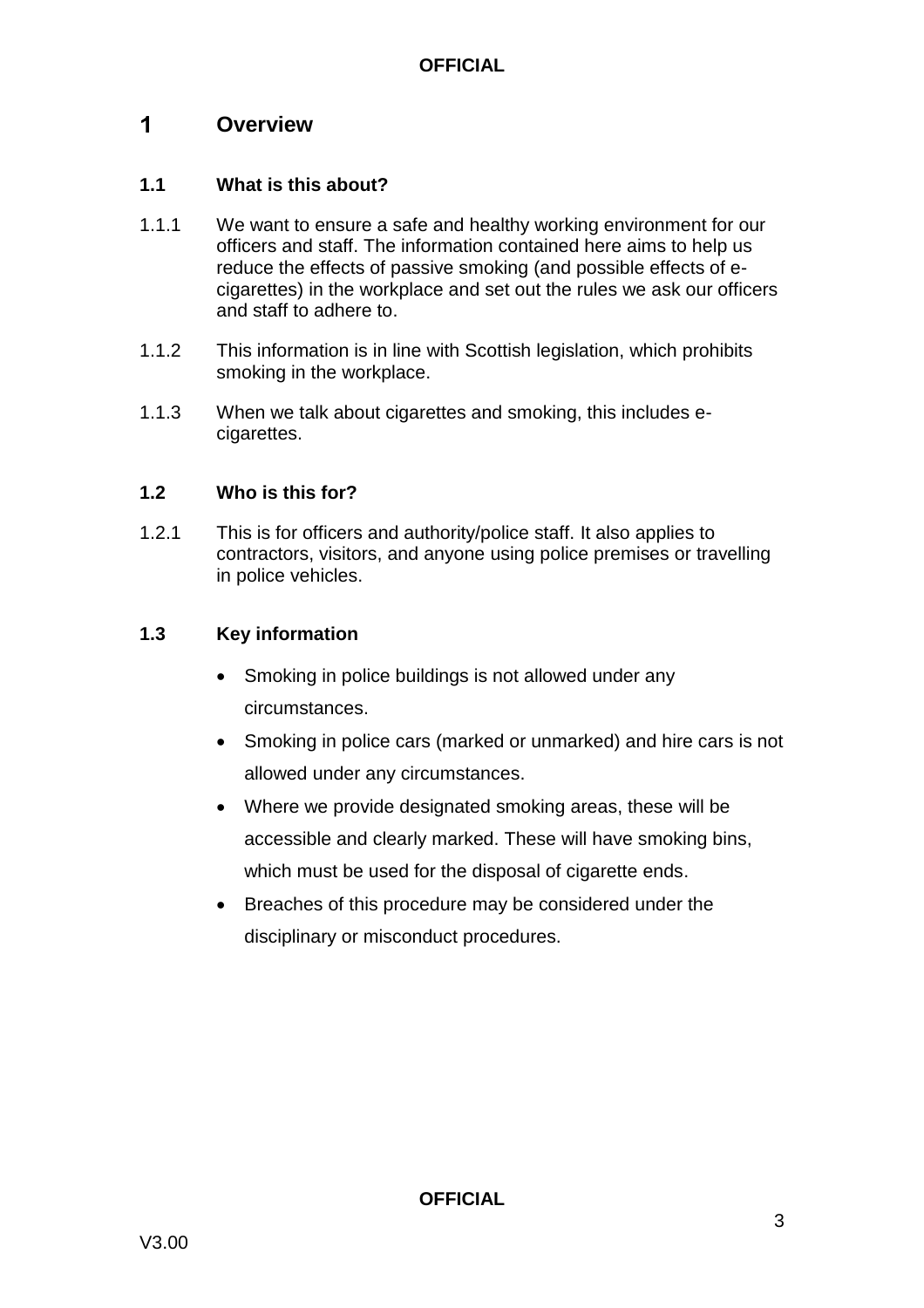#### <span id="page-4-0"></span> $2<sup>1</sup>$ **Officer/Staff**

#### **2.1 What you need to do:**

- 2.1.1
- Don't smoke in police buildings or vehicles (or any vehicles hired by SPA/Police Scotland).
- If you smoke, use the designated smoking areas, where provided. If there is no designated smoking area, you can only smoke once you have left both the building and any Police Scotland/SPA grounds.
- Smoking should not impact on your work and any time away should be kept to a minimum.
- Don't smoke directly outside or beside public entrances to SPA/Police Scotland buildings.
- Let visitors to the premises know where they can/cannot smoke. Show them where the smoking area is, if there is one.
- Don't allow anyone else to smoke in police buildings or vehicles.
- Report any breaches of this procedure to a line manager or supervisor.

#### **2.2 General information**

- 2.2.1 Smoking is harmful to our health. This is true whether we are smoking ourselves, or inhaling the smoke from someone else's cigarette.
- 2.2.2 As we want to protect the public from passive smoking, you are not allowed to smoke directly outside or at the public entrances to our premises.

#### **2.3 Smoking at work**

2.3.1 If you are a smoker, there are designated smoking areas where you can smoke on some of our premises. If there are no designated smoking areas and you want to smoke, you can only do this once you have left the building(s) and premises. If you are leaving the premises to smoke, remember the personal safety advice. Speak to local management to find out the local arrangements where you are.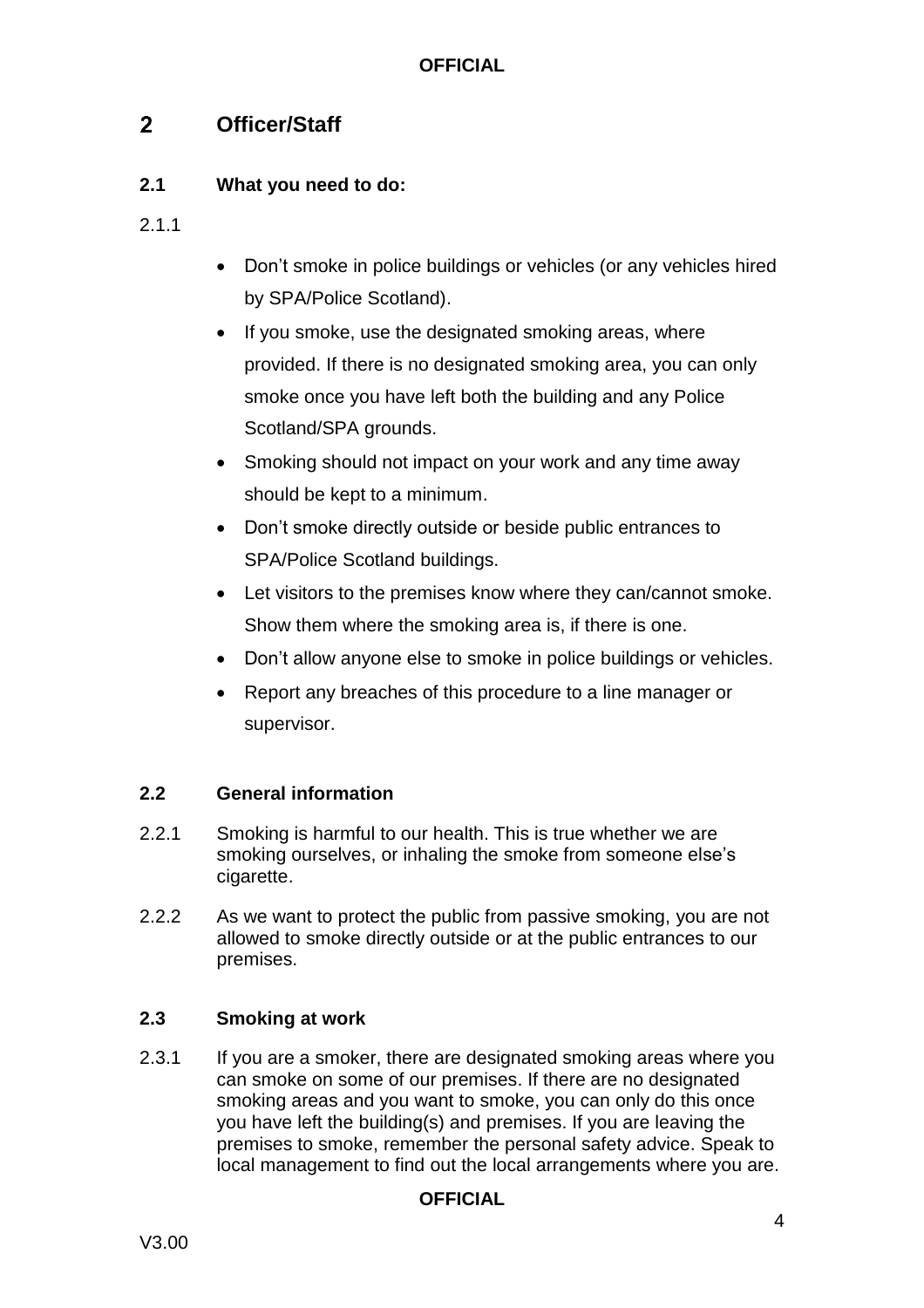- 2.3.2 Smoking in your own private vehicle is not permitted when parked on police premises or when carrying a passenger on work related business. It is also not permitted when you are a passenger in another individual's private vehicle and you are on police premises or being driven on work-related business.
- 2.3.3 If you use an e-cigarette, you can use the designated smoking areas, where they are provided. Or you can ask local management if a separate e-cigarette smoking area can be arranged (there may be one already).

#### **2.4 Other premises**

2.4.1 Smoking on other premises or sites while carrying out your duties is not allowed, e.g. private homes or crime scenes. You may smoke on meal breaks and in your own time. If you are at a location with its own smoking policy, you must adhere to this. If you wish to smoke and are at a location which provides a designated smoking area, you must smoke only in this area.

> Although we have a duty of care to protect you from second hand smoke while on duty, we can't control the smoking habits of the communities we serve.

- 2.4.2 You might be exposed to second hand smoke when attending a crime scene or a private home, for example. If, while carrying out your duties you feel exposed to second hand smoke, remember that it is reasonable for you to ask someone:
	- not to smoke while you are there;
	- to open windows or doors; and/or
	- to go to a police office/station or police vehicle, where smoking is

not allowed (depending on the circumstances).

If the above suggestions are not possible or don't work, and you feel that you are exposed to extreme levels of second-hand smoke, speak to your line manager for guidance. But it is important that you understand that in the context of keeping people safe, you may have to deal with operational matters while exposed to cigarette smoke. We will do what we can to mitigate related risks, but this will not always be possible.

#### **2.5 Stopping smoking**

2.5.1 We are supportive of officers and staff members trying to stop smoking and understand that this is both physically and psychologically challenging. If you want to stop smoking, you can get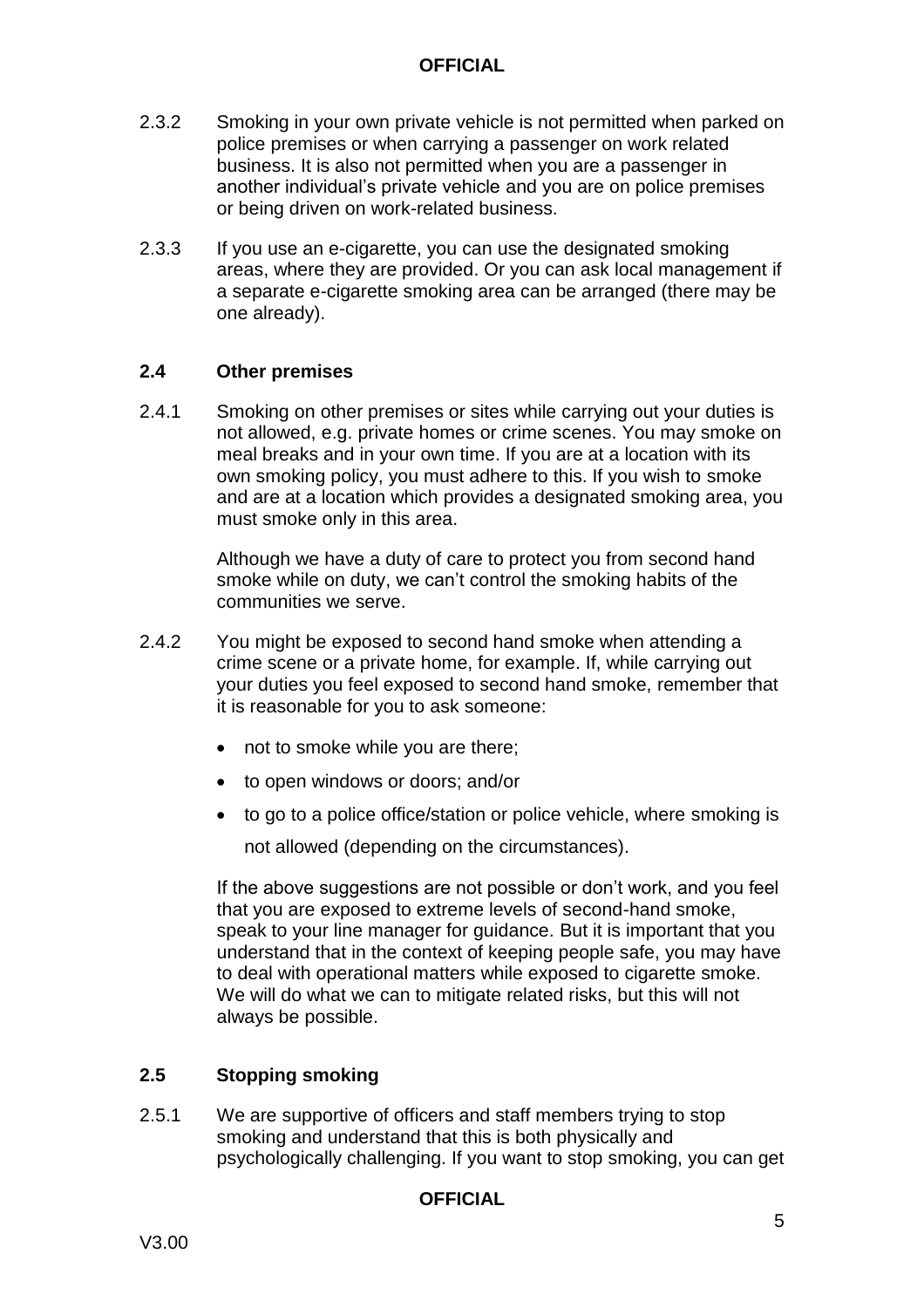advice and support from the Employee Assistance Programme. In addition, you will find sources of information and support in the Resources section.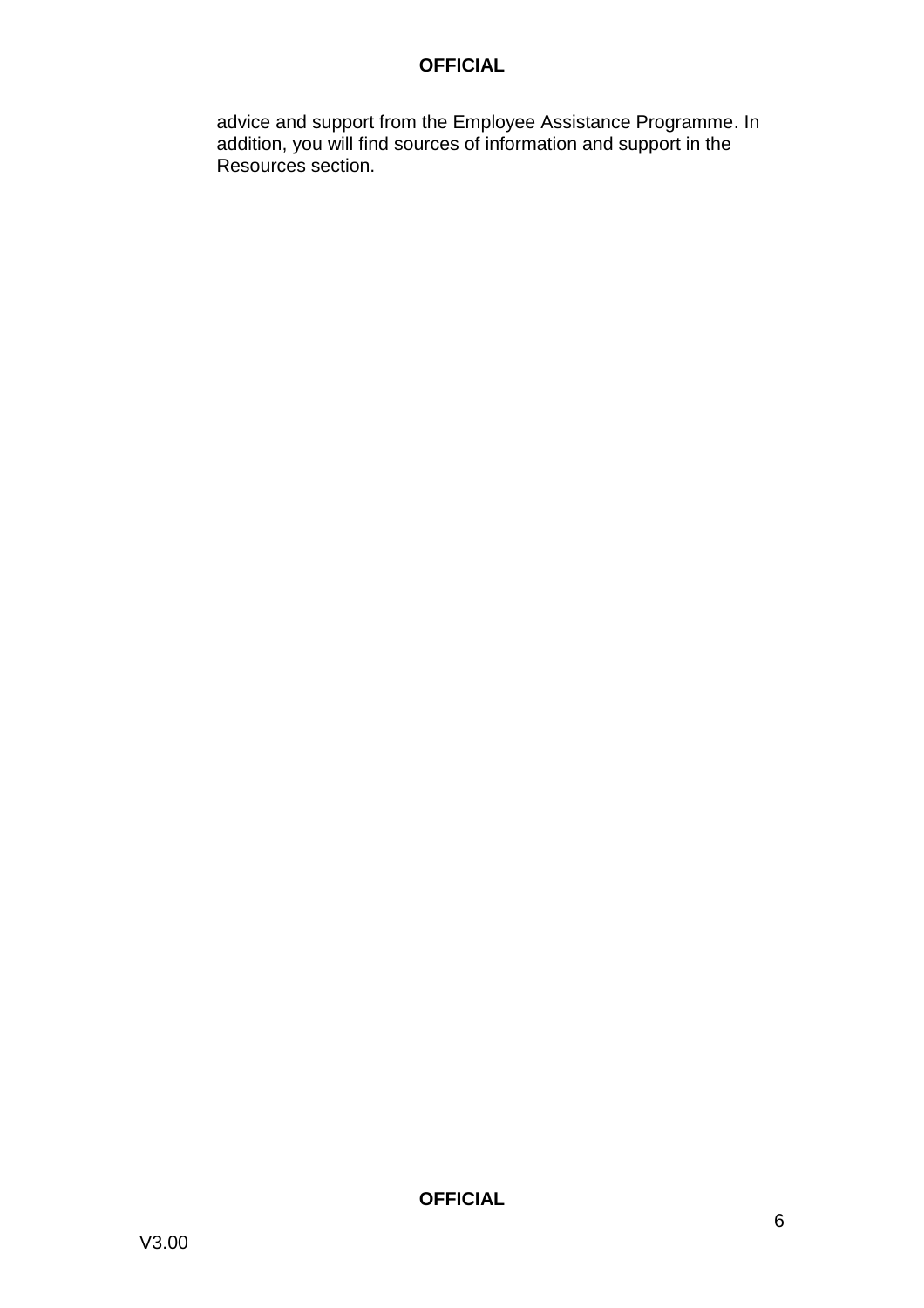#### <span id="page-7-0"></span> $3<sup>1</sup>$ **Managers**

#### **3.1 What you need to do:**

- 3.1.1
- Make sure that your team members understand what the contents of this Smoking at Work procedure mean for them.
- Make sure that they don't breach the rules outlined in the Smoking at Work procedure.
- Ask local management if they can arrange for a separate smoking area for users of e-cigarettes, if someone asks for one. The area should be far enough away from the tobacco smoking area that the e-cigarette smokers don't have to inhale the cigarette smoke.
- Dynamically risk assess all situations where members of your team will be working in an environment where they are exposed to cigarette smoke (including stale smoke). Take any steps you can to mitigate the risks for you and your team.
- Be supportive if a team member tells you they want to or are trying to stop smoking. Remind them that the Employee Assistance Programme can offer emotional and practical help with this too.
- If a complaint relating to smoking is made against one of your team members, take it seriously.

### **3.2 Smoking at work**

3.2.1 If you see anyone smoking within our vehicles or outwith any of the designated smoking areas around our premises, remind them of the rules of Smoking at Work. Ask them to stop smoking and extinguish the cigarette, or to move to the smoking area to continue smoking. This also applies if an individual reports a breach of the procedure to you, even if you don't see the breach.

> If they won't do as you ask, consider if disciplinary action is required. If it is, follow the appropriate procedure. (See the Disciplinary procedure [staff] or the Police Service of Scotland [Conduct] Regulations 2014 for more information and guidance.)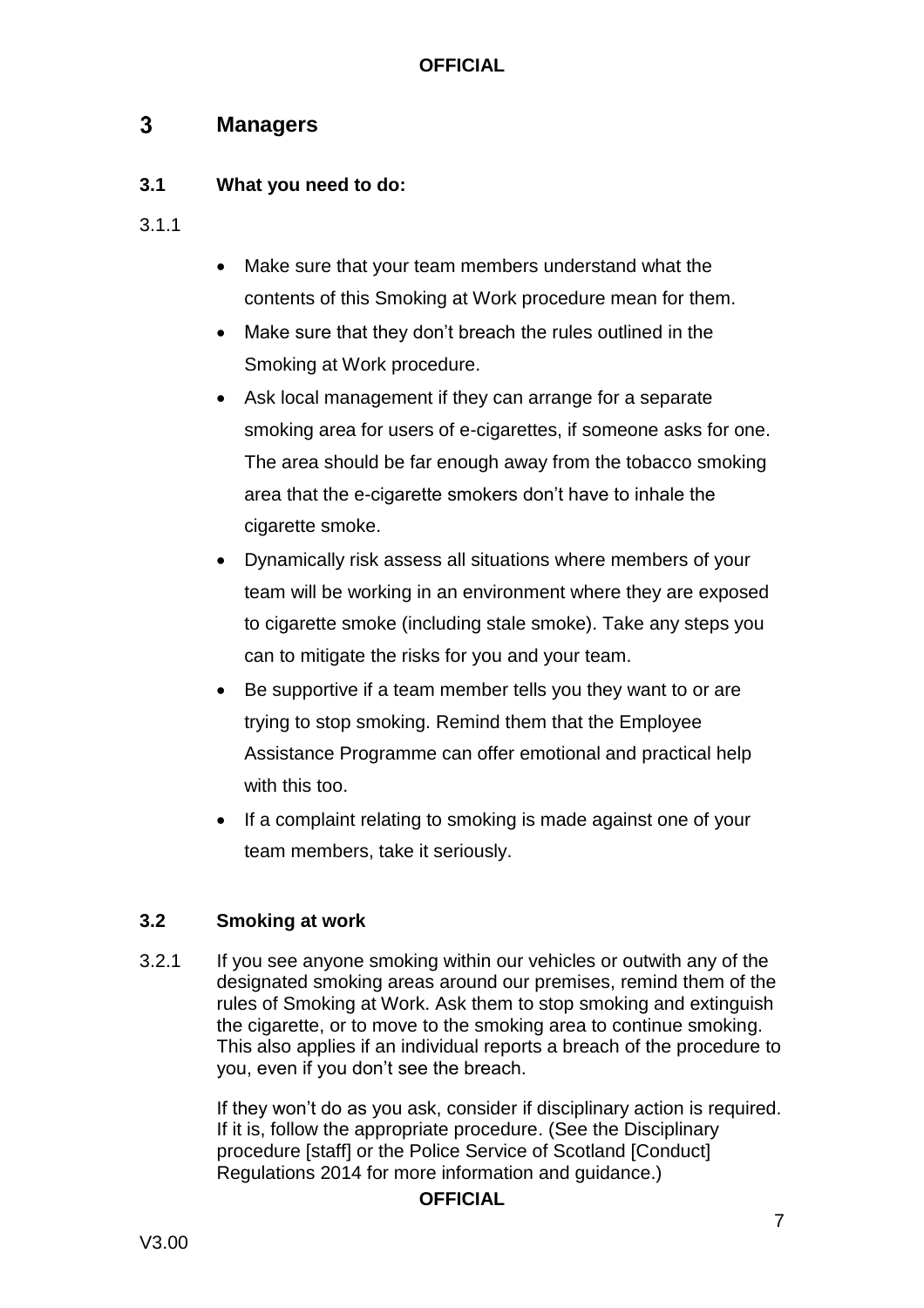3.2.2 Smoking outside of any of our designated areas is a breach of the Smoking at Work procedure, and may constitute disciplinary or misconduct action in some circumstances.

#### **3.3 Other premises**

3.3.1 If a team member complains of being exposed to second hand smoke at a crime scene or at a private home whilst on duty, remind them that these places are outwith our control. Remind them that they can ask the individual to stop smoking or open windows while they are there. Or the officer/staff member may be able to invite the individual back to a police office (where smoking is not allowed) to continue their discussion (if appropriate).

> If a team member tells you that they feel that they are being exposed to extreme levels of second-hand smoke, you should dynamically risk assess the situation and look at alternative ways of working that will minimise exposure/impact. You may have to remind the team member that, in the context of keeping people safe, they may have to deal with operational matters while exposed to cigarette smoke. We will do what we can to mitigate related risks, but this will not always be possible.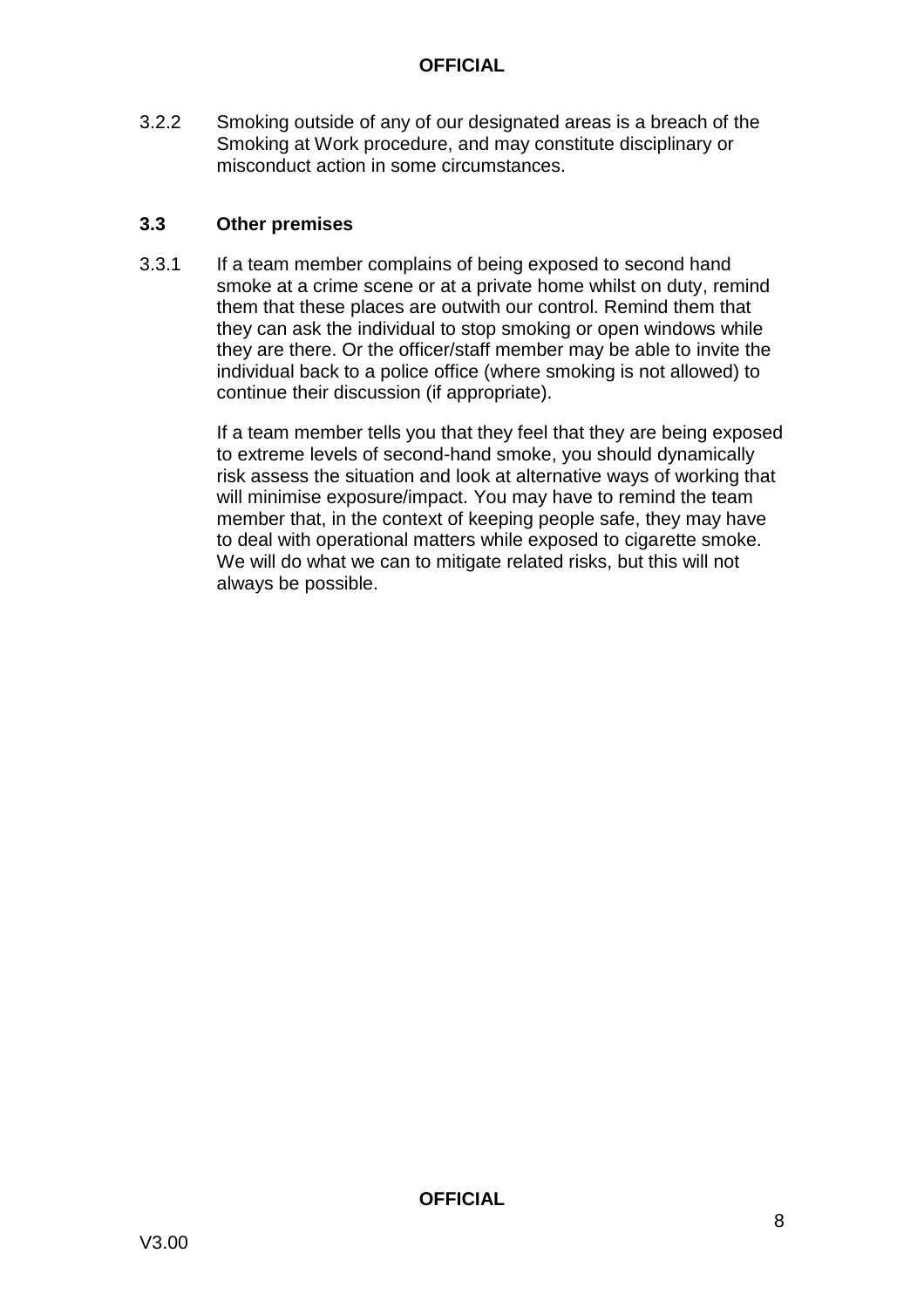#### <span id="page-9-0"></span> $\overline{\mathbf{4}}$ **Resources**

#### **Reference Documents**

- Health, [Safety and Wellbeing Policy](https://spi.spnet.local/policescotland/guidance/Policies/Health,%20Safety%20and%20Wellbeing%20Policy.pdf)
- Smoking at Work Divisional Commander/head of department Responsibilities

#### **Related Procedures**

- [Complaints about the Police SOP](https://spi.spnet.local/policescotland/guidance/Standard%20Operating%20Procedures/Complaints%20About%20the%20Police%20PSoS%20SOP.pdf)
- [Disability in Employment SOP](https://spi.spnet.local/policescotland/guidance/Standard%20Operating%20Procedures/Disability%20in%20Employment%20SOP.pdf)
- [Disciplinary SOP](https://spi.spnet.local/policescotland/guidance/Standard%20Operating%20Procedures/Disciplinary%20SOP.pdf)

#### **Useful Links**

- Cancer Research UK ['You can be Smoke Free' leaflet](https://publications.cancerresearchuk.org/sites/default/files/publication-files/CRUK%20-%20Cut%20Your%20Cancer%20Risk%20-%20Smoking%20Leaflet.pdf)
- [Employee Assistance Programme \(AXA PPP\)](https://spi.spnet.local/commonservices/people-and-development/wellbeing/Pages/AXA-PPP-Newsletters.aspx)
- [NHS Choices –](https://www.nhs.uk/livewell/smoking/Pages/stopsmokingnewhome.aspx) 'Stop Smoking'
- NHS inform ['Stop Smoking Groups across Scotland' \(video\)](https://www.youtube.com/watch?v=eyX1Rgs0vMg)
- [Police Service of Scotland \(Conduct\) Regulations 2014](http://www.legislation.gov.uk/ssi/2014/68/contents/made)
- Scottish Government 'Enforcement Guidance and Protocols for Smoke Free Public Places'
- The Prohibition of Smoking in Certain Premises (Scotland) [Regulations 2006](http://www.legislation.gov.uk/ssi/2006/90/contents/made)
- [The Smoking, Health and Social Care \(Scotland\) Act 2005](https://www.legislation.gov.uk/asp/2005/13/contents)
- [Trying to Stop Smoking –](https://www.youtube.com/watch?v=ErNd6iZG-bg) Brian's Story (video)